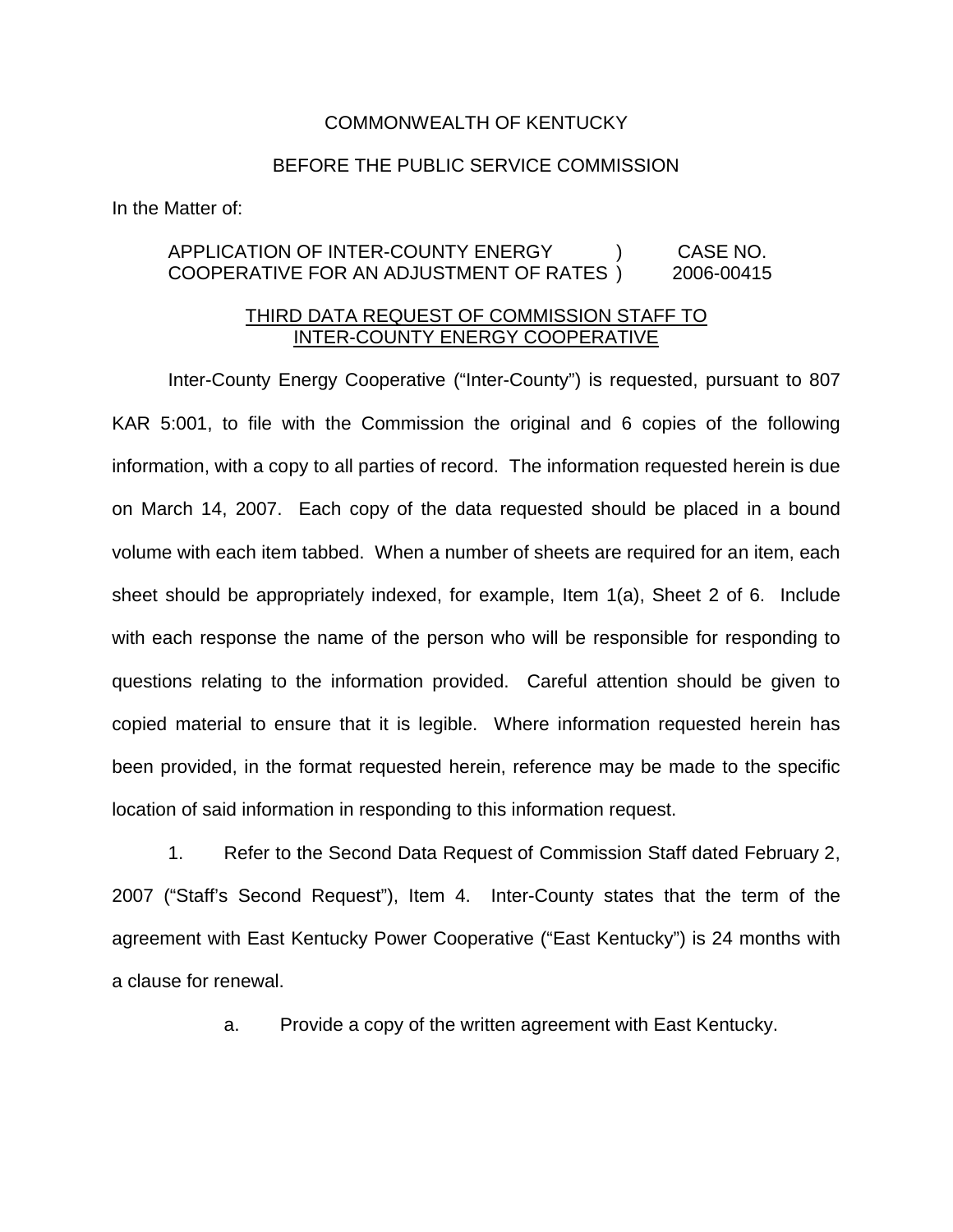b. When did Inter-County originally enter into this agreement with East Kentucky?

c. Has Inter-County renewed the agreement with East Kentucky? If yes, how many times?

d. Provide the outstanding balance as of January 31, 2007.

2. Refer to the Staff's Second Request, Item 6. Inter-County states that it has invested amounts in local industrial development corporations to assist in bringing in new industry or expansion of existing industry.

a. When did Inter-County begin investing in local industrial development corporations?

b. Provide a list of the other participants in the local industrial development corporations.

c. Provide a detailed schedule showing the number of industries that have either located or expanded as a result of Inter-County's investment in the local industrial development corporations. Include the amount of Inter-County's investment, the number of jobs created, and the impact on Inter-County's system.

3. Refer to the Staff's Second Request, Item 12.

a. Provide a detailed description of the employee benefits that Inter-County provides to its employees. Include in the description the health insurance coverage for employees and family, the amount of life insurance provided, whether Inter-County matches the employee contribution for retirement savings, and any other benefits that impact Inter-County's financial statements.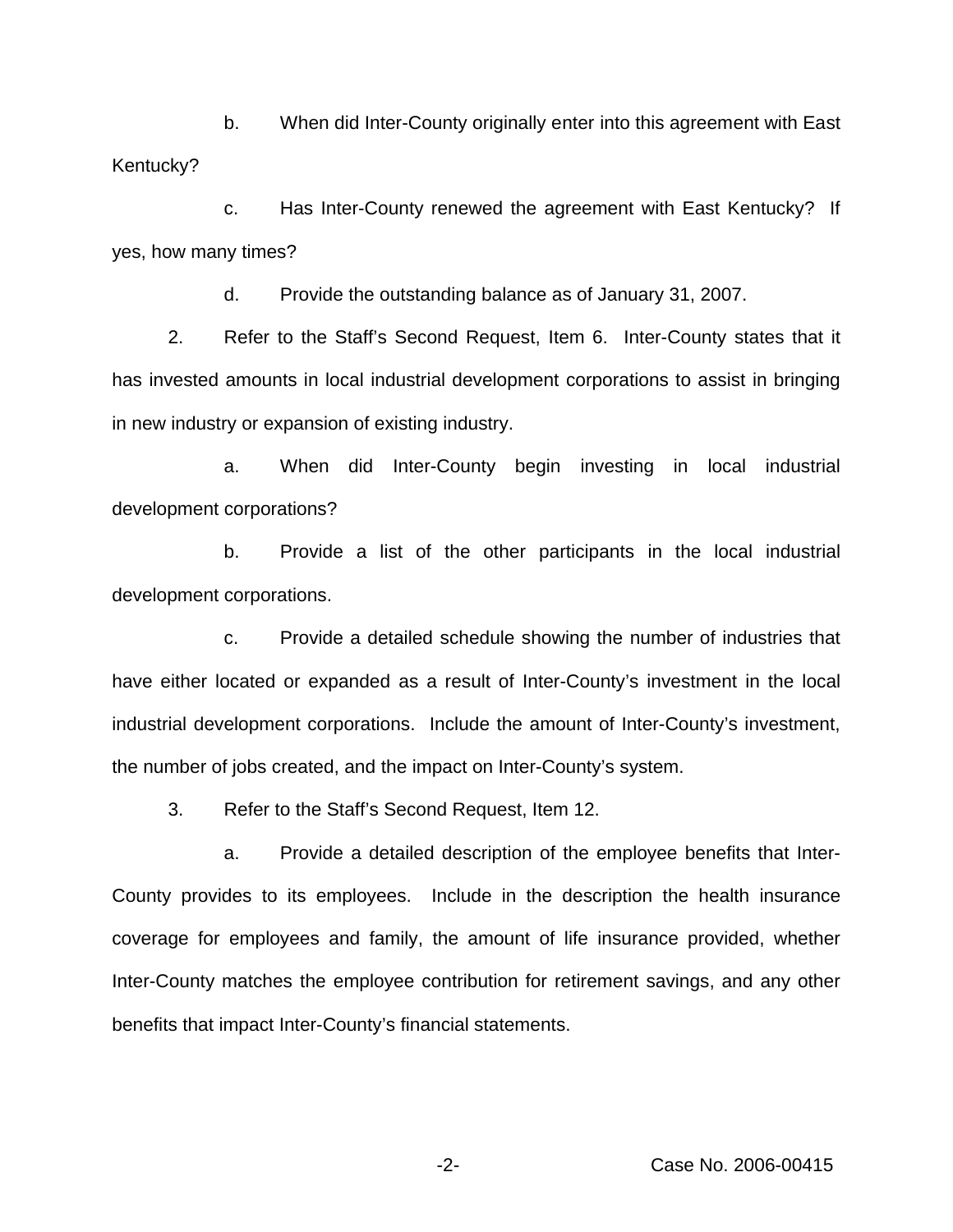b. It does not appear that Inter-County has recognized any change in health insurance premiums in the Application. What is the annual renewal period for Inter-County's health insurance plan?

c. Does Inter-County anticipate a change in the premiums at the annual renewal time? If an annual renewal has occurred since the filing of the Application, did Inter-County's health insurance premiums change from the test-year levels? If so, provide the updated information.

4. Refer to the Staff's Second Request, Item 16. Inter-County provides a copy of the written agreement with the new law firm.

a. Is Inter-County aware that the Commission has generally not included for rate-making purposes expenses for legal seminars, annual subscriptions, and National Rural Electric Cooperative Association ("NRECA") annual member meetings paid on behalf of its retained legal counsel?

b. Does Inter-County believe that the written agreement provides adequate justification to change the previous rate-making treatment for these expenses by the Commission? Explain the response.

5. Refer to the Staff's Second Request, Item 17.

a. Who are the members of the audit committee and how are they chosen?

b. Refer to page 17 of 30. Describe what action Inter-County has taken on the recommendation listed.

-3- Case No. 2006-00415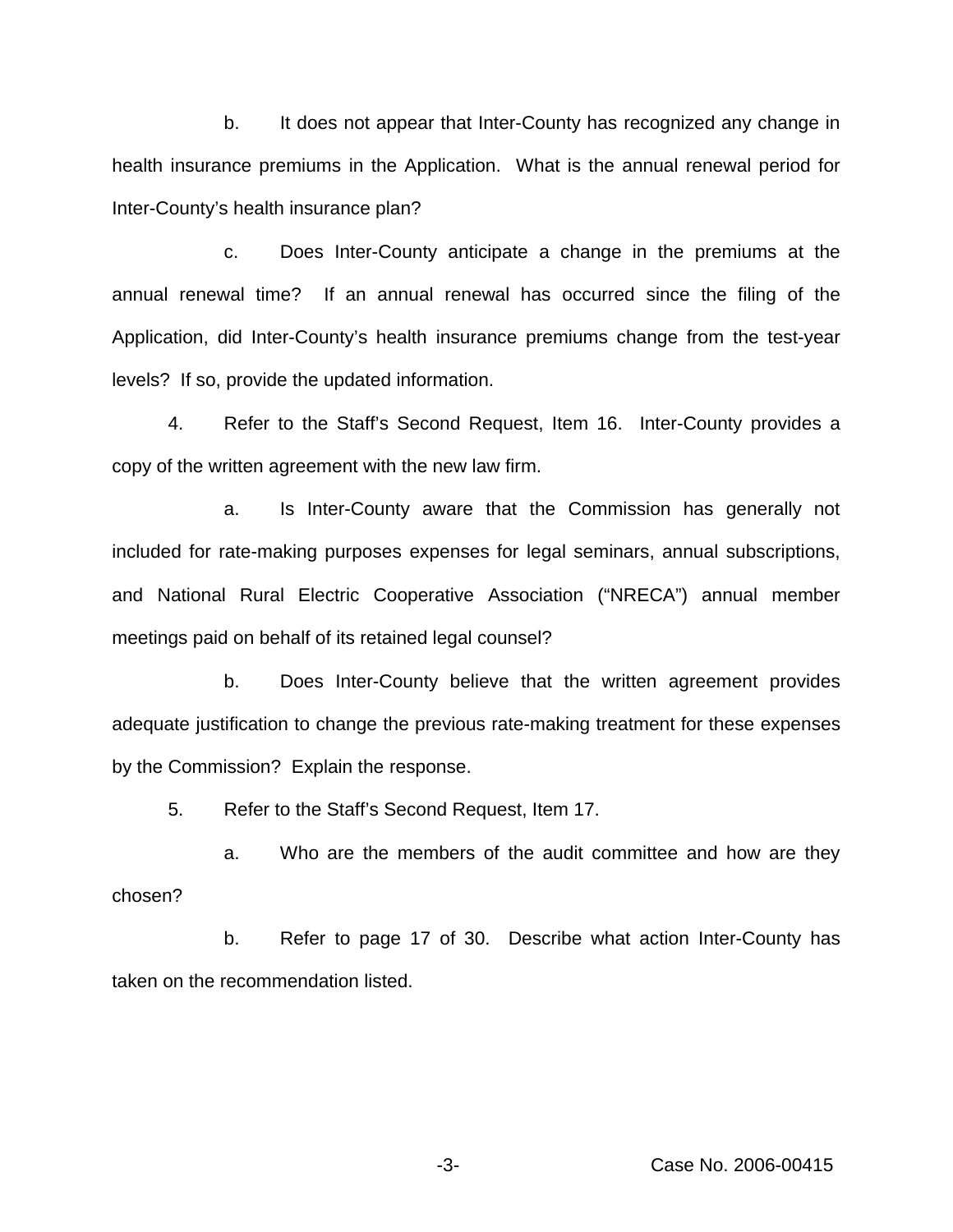c. Refer to page 20 of 30. Describe what action Inter-County has taken on the cost-containment measures stated in the Plan Contributions and Dependent Coverage section.

6. Refer to the Staff's Second Request, Item 18. What is the basis for Inter-County's conclusion that the expenses are lower when Inter-County provides the lunch? Explain the response.

7. Refer to the Staff's Second Request, Item 19(g) and (h). Inter-County states that the NRECA annual meeting is a combination of training and education seminars for directors. Provide a copy of the agenda or any meeting materials provided to attendees from the NRECA annual meeting held during the test year.

8. Refer to Staff's Second Request, Item 2(c).

a. Explain in detail what types of expenses are included. If the expenses are for equipment, explain why the equipment was not capitalized and depreciated as general plant.

b. Provide a copy of the provision in Inter-County's insurance policies that allow for a reduction in insurance rates by the addition of a wellness program.

9. Refer to Staff's Second Request, Item 21(f) and (g). Explain in detail why these expense items were not capitalized and depreciated as general plant.

10. Refer to Staff's Second Request, Item 21(n). Explain in detail what type**s** of programming changes were required. Provide a schedule of the number of times Inter-County has required programming changes in the 3 years preceding the test year and the corresponding expense for the changes.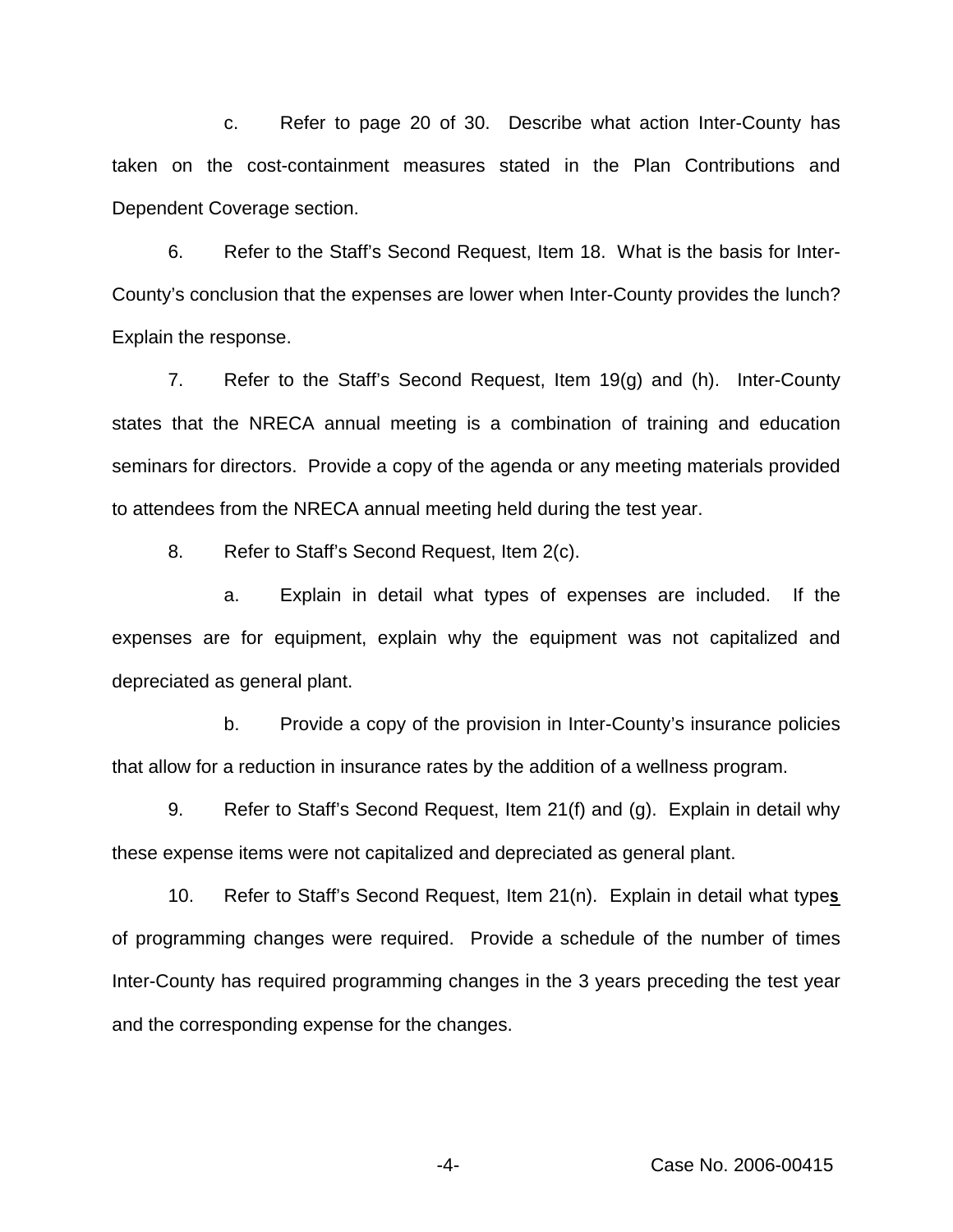11. Refer to the Staff's Second Request, Item 23. Does Inter-County purchase new annual meeting uniforms each year? When did Inter-County begin the practice of purchasing annual meeting uniforms? Explain the response.

12. Refer to the Staff's Second Request, Item 25. Provide a schedule of the gain or loss on disposition of general plant that Inter-County has experienced over the last five calendar years.

13. Refer to the Application, Exhibit 14, page 2.

a. Inter-County's cost justification includes 40 minutes of labor involved in processing a returned check. Provide a breakdown of the individual tasks involved in processing a returned check including the amount of time required by each task. If needed, include a narrative explanation of the procedure involved in processing a returned check.

b. Inter-County's cost justification includes 40 minutes of labor involved in meter testing. Provide a breakdown of the individual tasks involved in testing a meter, including, if applicable, the amount of time allocated for removing a meter and returning it for testing.

14. Refer to the Inter-County's Response to the AG's Initial Request for Information, Item 14. Inter-County states that it has not recognized \$5,613,034 as an expense for fuel and environmental surcharge; rather it has recognized \$5,321,946 as its expense. Inter-County's Statement of Operations included in its Application as Exhibit S, page 2, shows Inter-County's normalized adjustment for fuel and environmental expense is \$5,321,946, but that amount is not supported by Exhibit 15, page 3 of Inter-County's Application. Provide all necessary calculations and

-5- Case No. 2006-00415